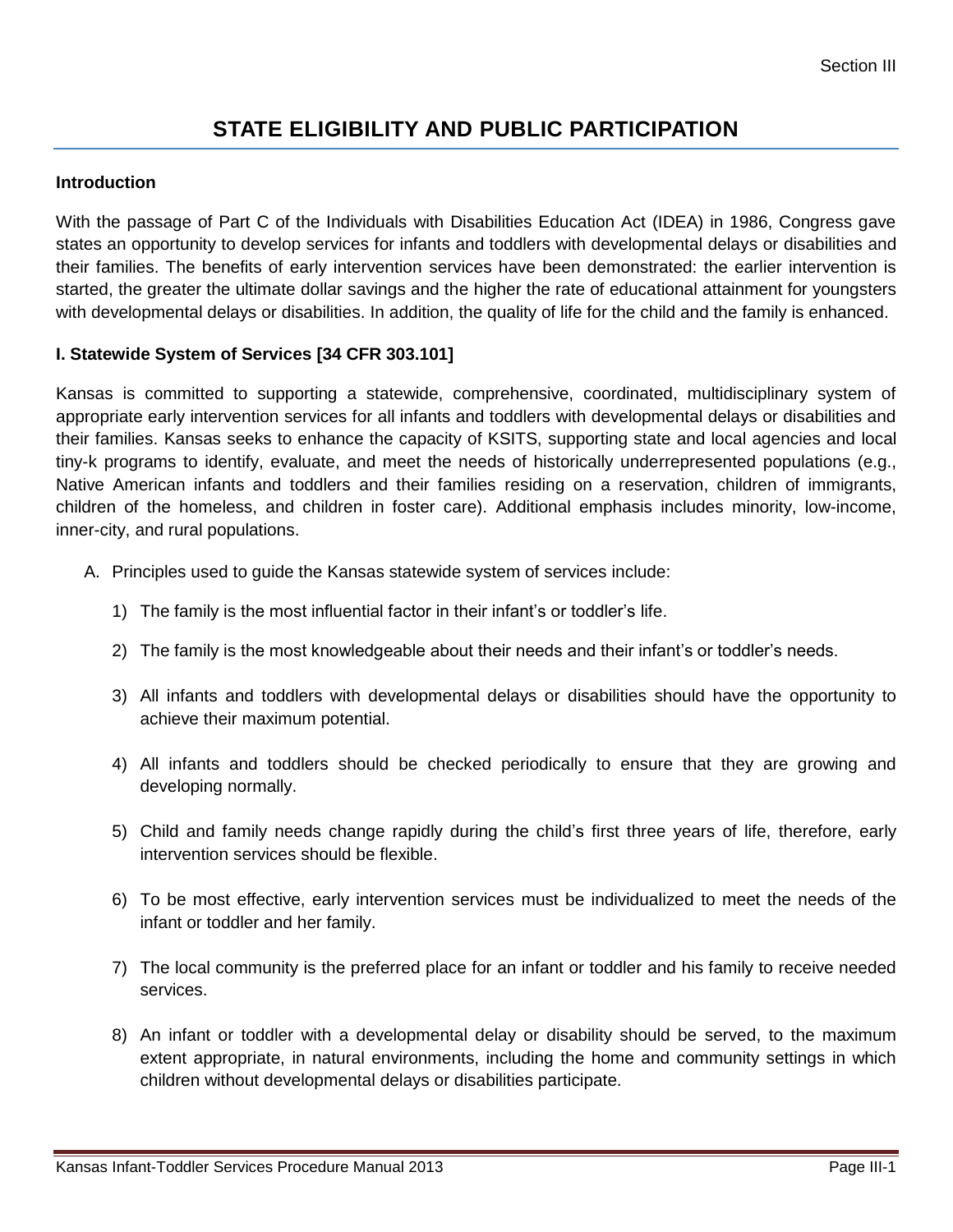- 9) No one agency or program can offer the full array of services that a child with a developmental delay or disability and the child's family may need.
- 10) Comprehensive services can be achieved through coordinated efforts by various disciplines from multiple agencies.
- B. The minimum components of a statewide system as described in §34 CFR 303.111 through 303.126 are listed below:
	- 1) A rigorous definition of developmental delay that will be used by Kansas' local tiny-k programs to appropriately identify infants and toddlers with developmental delays or disabilities who are in need of services under Part C of the IDEA
	- 2) A central directory of services, resources, experts, as well as research and demonstration projects, that is accessible to the general public and contains accurate, up-to-date information about KS ITS(*Kansas Resource Guide. 1-800-332-6262.* [http://ksresourceguide.org/index.htm.](http://ksresourceguide.org/index.htm))
	- 3) A timetable to ensure that early intervention services, based on scientifically-based research and evidence-based practices, to the extent practicable, are available to all Kansas infants and toddlers with developmental delays or disabilities and their families
	- 4) A public awareness program that focuses on early identification and that provides information to parents of infants and toddlers through primary referral sources
	- 5) A comprehensive child find and referral system
	- 6) Timely, comprehensive, multidisciplinary evaluations of the functioning of the infant or toddler and the needs of the family to appropriately assist in the development of their infant or toddler
	- 7) Individualized Family Service Plan (IFSP) and family service coordination services
	- 8) Policies and procedures to ensure that early intervention services, to the maximum extent appropriate, are provided in natural environments or in another setting only when early intervention services cannot be achieved satisfactorily in a natural environment
	- 9) A comprehensive system of personnel development
	- 10) Policies and procedures for personnel standards
	- 11) Procedural safeguards
	- 12) A single line of responsibility in a lead agency designated or established by the Governor
	- 13) A procedure for securing the timely reimbursement of funds
	- 14) A system for compiling and reporting timely and accurate data regarding program requirements of the local tiny-k programs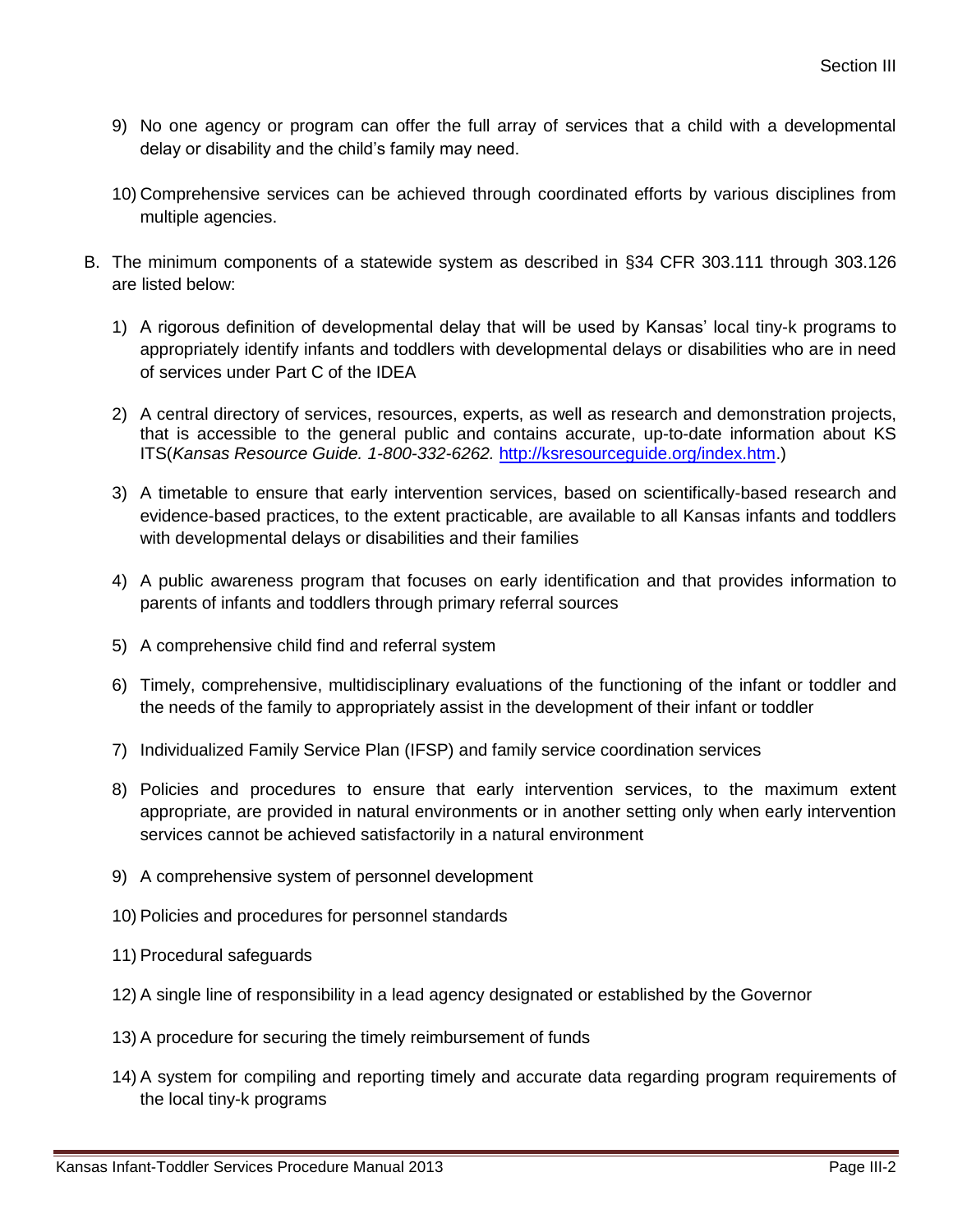- 15) A policy pertaining to contracting or making other arrangements with local tiny-k programs, public or private individuals, or other agency service providers to provide early intervention services
- 16) A State Interagency Coordinating Council

In communities throughout Kansas, parents, local tiny-k programs, health and medical personnel, education agencies, child care centers, disability organizations, and other local entities are integral in the identification of, and successful service delivery to, infants and toddlers with developmental delays or disabilities. These entities are encouraged, by KSITS and Kansas' Coordinating Council on Early Childhood Developmental Services (CCECDS), to participate in their local interagency council to assist in the coordination of early intervention services within their community.

At the state level, the Kansas Department of Health and Environment (KDHE) as the lead agency, must assure (with the support of the CCECDS) the federal government that the statewide system of services is in place and functioning according to Part C of the IDEA and State laws and regulations to include application requirement federal regulations §§ 303.200 – 303.212 listed below:

- 1) Designation of a lead agency
- 2) Certification regarding financial responsibility
- 3) Description of services
- 4) Definition of and services for at-risk infants and toddlers
- 5) Use of funds
- 6) Referral policies
- 7) Availability of resources
- 8) Public participation policies
- 9) Transition of infants and toddlers
- 10) Coordination with other agencies
- 11) State option to make early intervention services available to children ages three and older
- 12) Equitable access and participation

# **II. Public Participation Procedures [34 CFR 303.208]**

A. Part C Grant Application

Before submitting a Part C grant application to the Office of Special Education Programs (OSEP), Kansas Infant-Toddler Services (KSITS) places the application on the KSITS website, [http://www.ksits.org/,](http://www.ksits.org/) during a designated 60-day comment period. Hard copies of the Grant are available upon request.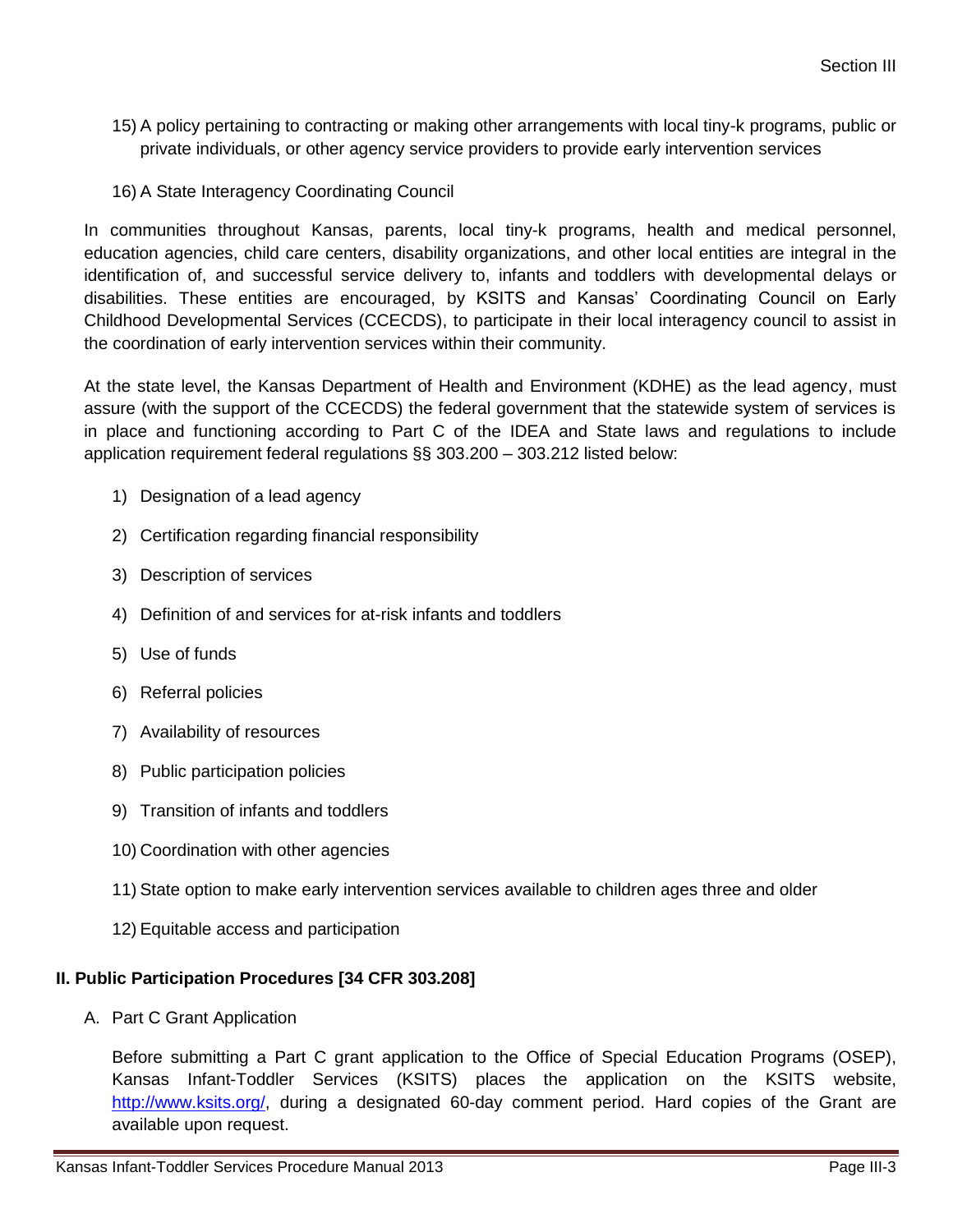A notification for a Request for Comments is published in the Kansas Register. In addition, local tiny-k program coordinators, the CCECDS, the local ICC, and Families Together, Inc. are notified of the request. Comments are accepted in writing by submitting them to KSITS through U.S. Mail, or email. (See sample notice at end of this Section.)

B. State Policies and Procedures

The KSITS Part C grant application includes a description of policies and procedures used by them to ensure that, before adopting any new policy or procedure, including any revisions to existing policies or procedures needed to comply with Part C of the Act and its regulations, KSITS carries out the following activities:

- 1) Holds public hearings on the new policy or procedure (including any revision to an existing policy or procedure
- 2) Provides notice of the hearings at least 30 days before the hearings are conducted to enable public participation
- 3) Provides an opportunity for the general public, including individuals with disabilities, parents of infants and toddlers with disabilities, early intervention service providers, and the members of the state and local coordinating councils, to comment for at least 60 days on the new or revised policy and procedure. (See sample notice at end of this Section.)
- C. Approval Before Implementation [34 CFR 303.101(c)]

The lead agency (KDHE) must obtain approval by the Secretary of the U.S. Department of Education before implementing any policy or procedure required to be submitted as part of the Kansas Infant-Toddler Services Part C grant application in §§ 303.203, 303.204, 303.206, 303.207, 303.208, 303.209, and 303.211.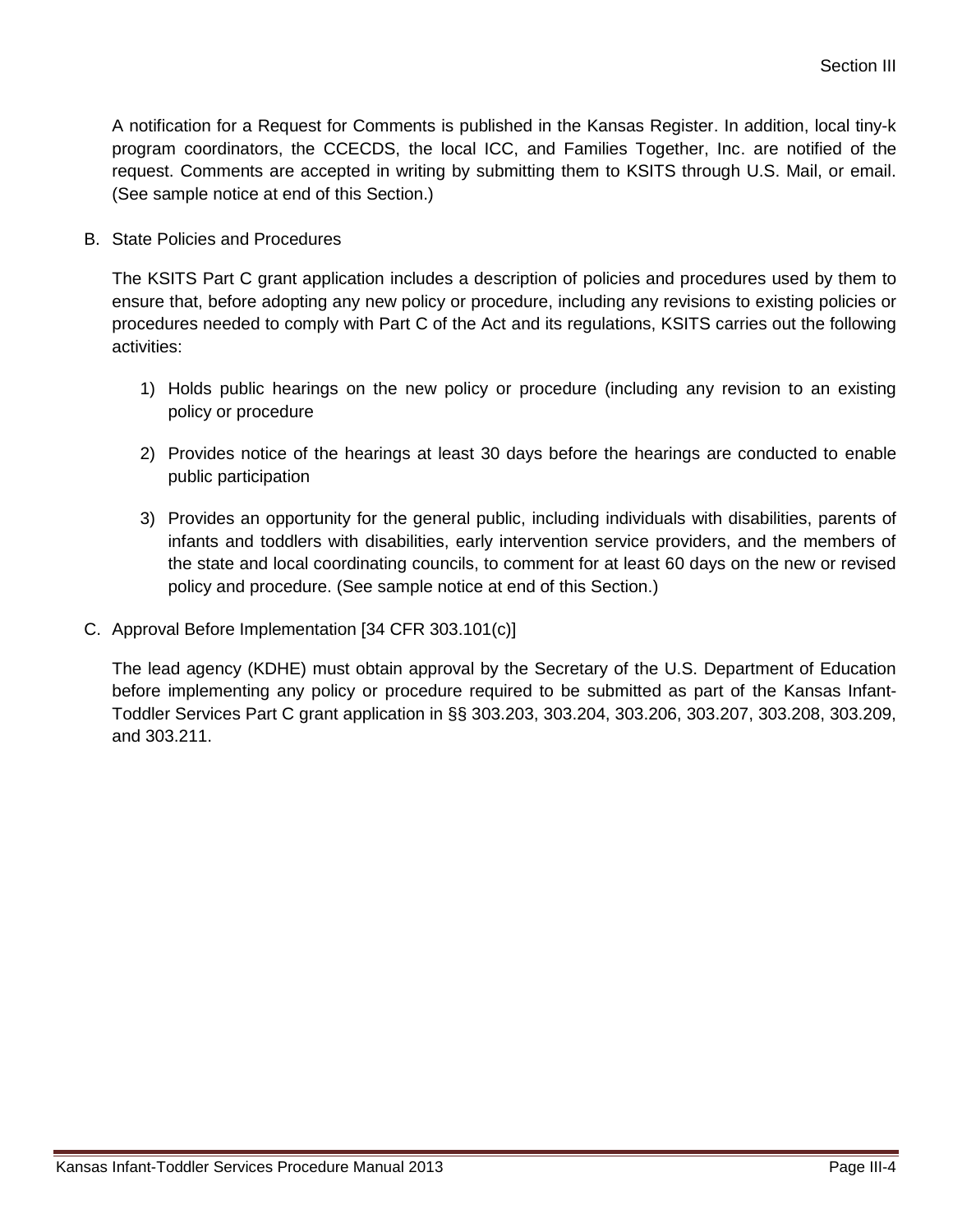#### **III. Example Notices**

## **State of Kansas Department of Health and Environment Notice of Meeting**

A public meeting will be conducted by the Kansas Department of Health and Environment, as lead agency for Part C of the Individuals with Disabilities Education Act (IDEA), to receive comments from the public on the revision of the *Procedure Manual for Kansas Infant-Toddler Services/tiny-k*. The manual has been updated and revised to conform to federal regulations regarding the administration of Part C of IDEA in Kansas.

The public meeting will be conducted from 1:30 to 2:30 p.m. Thursday, March 28, utilizing video conferencing at the following sites:

**Topeka – KS State Department of Education** 

120 S.E.  $10^{th}$  Avenue (785) 296-3201

**Salina - Smoky Hills Service Center** 605 East Crawford Street (Room #2) (785) 825-9185

**Dodge City - The Learning Center** 308 W. Frontview Road (620) 227-1763

**Clearwater – South Central KS Educational Service Center**

13939 Diagonal Road (620) 584-3300

**Girard – Southeast KS Education Service Center, Greenbush** 947 W. 47 Highway (620) 724-6281

Complete copies of the draft procedure manual are available for review at [www.ksits.org](http://www.ksits.org/) or a hard copy may be requested by calling (785) 296-6135 or 1-800-296-6262 (V/TTY). Comments are welcome at the public meeting or in writing by April 15, to KDHE, Kansas Infant Toddler Services, Bureau of Family Health, Suite 220, Curtis State Office Building, 1000 S.W. Jackson, Topeka, 66612-1274. Comments may also be sent by email to [swalters@kdheks.gov.](mailto:swalters@kdheks.gov)

> **Robert Moser, M.D. Secretary Department of Health and Environment**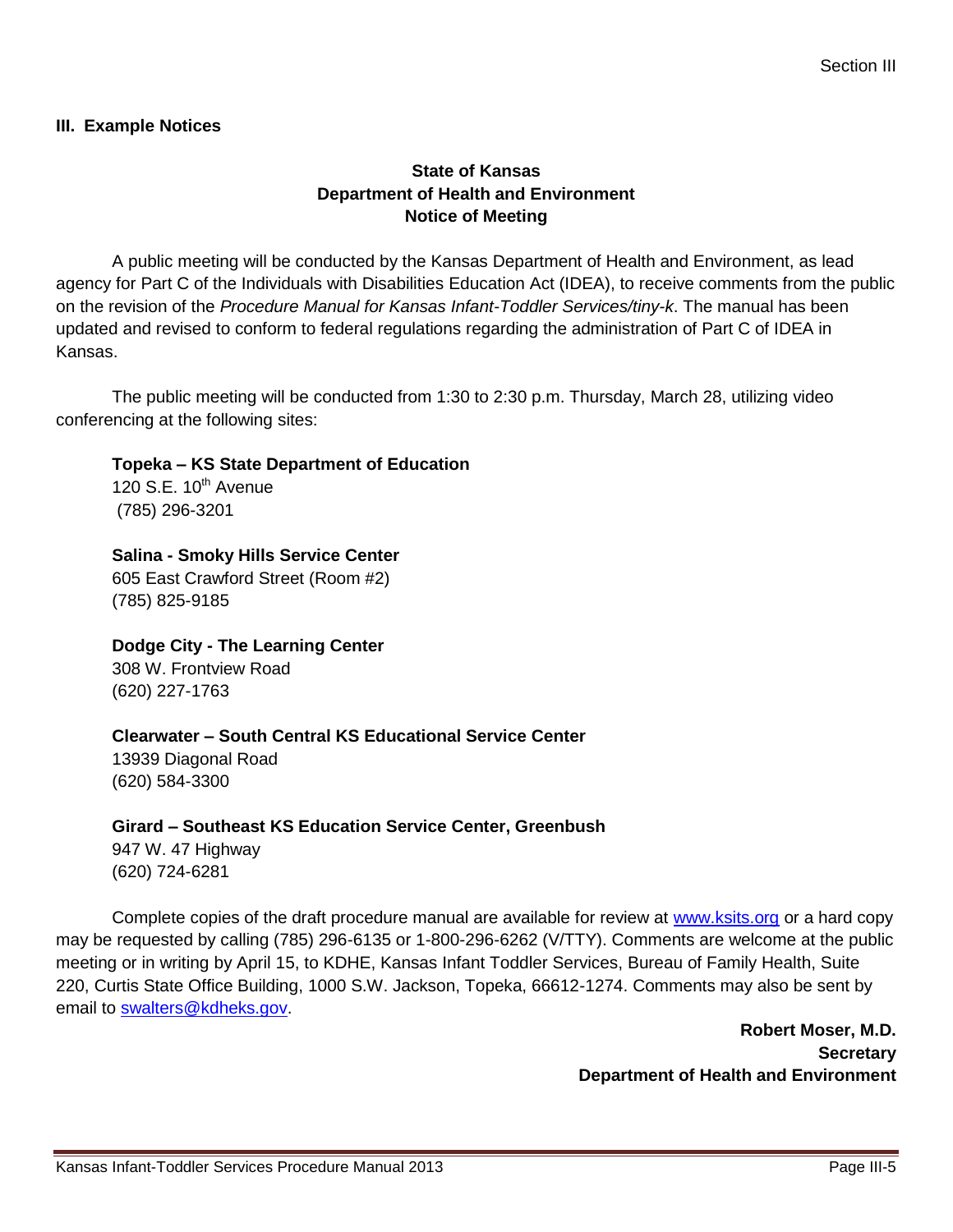### **State of Kansas Department of Health and Environment Request for Comments**

The Kansas Department of Health and Environment, as lead agency for Part C of the Individuals with Disabilities Education Act (IDEA), is soliciting comments from the public on the revision of the *Procedure Manual for Kansas Infant-Toddler Services/tiny-k*. The manual has been updated and revised to conform to federal regulations regarding the administration of Part C of IDEA in Kansas.

The manual may be reviewed for 60 days from the publication of this notice on the KDHE website at [www.ksits.org,](http://www.ksits.org/) or a hard copy may be requested by calling (785) 296-6135 or 1-800-332-6262 (V/TTY).

In order to be assured consideration in this process, comments will be accepted during this 60 day period. Recommendations or comments must be submitted on or before April 15 to the Kansas Department of Health and Environment, Kansas Infant Toddler Services, Bureau of Family Health, Suite 220, Curtis State Office Building, 1000 S.W. Jackson, Topeka, 66612-1274. Comments also may be sent by email to [swalters@kdheks.gov](mailto:swalters@kdheks.gov) .

> **Robert Moser, M.D. Secretary Department of Health and Environment**